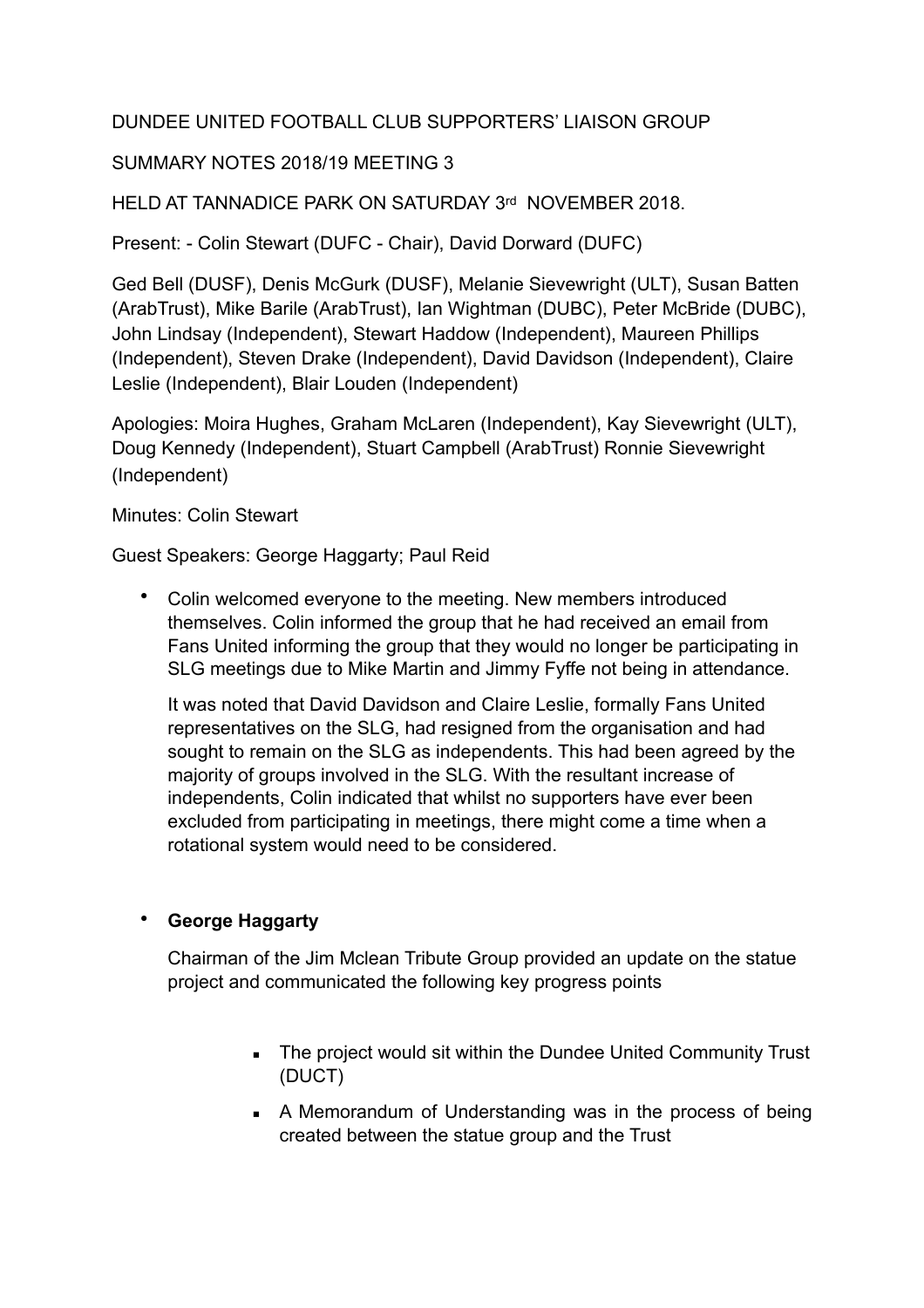- The group had met with a number of sculptors and a confirmation on the identity of the successful applicant was imminent
- **EXECT** The group had been approached by the Fan Bet company who offered a percentage of supporter's winnings towards the statue project- DUCT would have the final say over this and all relevant decisions made by the statue group

## • **Paul Reid- Commercial update**

Paul provided the group with an update on developments in this aspect of the Club`s operations and outlined the challenges and realities of the Club operating in the Championship. He outlined that they were working to move all commercial activities to the next level and that a recent review of operations had focused strategy on three key areasticketing, retail products and stadium kiosks.

Paul was very positive about the relationship with sponsor Utilita and that the Club were pushing ahead with changes in retail provision and the implementation of an electronic ticketing system for next season. Paul also felt that it was vital for the SLG to provide a platform for feedback on these three key issues and that this would provide the most effective use of his visit to the meeting. A deadline was set for Friday the 16<sup>th</sup> of November for groups and independents to email Colin Stewart with a feedback return. This would then be looked at and a Club response provided at future SLG meetings. During this item the group raised several points-

- Replica strips
- Local companies running stadium kiosks
- Pre and post-match drinks and food provision
- Booking procedures
- Customer complaint processes

### **Supporters Groups' Feedback**

Following on from a feedback process to evaluate the effectiveness of the SLG to date, Colin gave a summary of the returns which pointed to most being happy with the overall structure and frequency of meetings and all agreed that there needs to be more interaction on the part of the groups and independents that participate. In response to the points regarding the attendance of directors at meetings, particularly